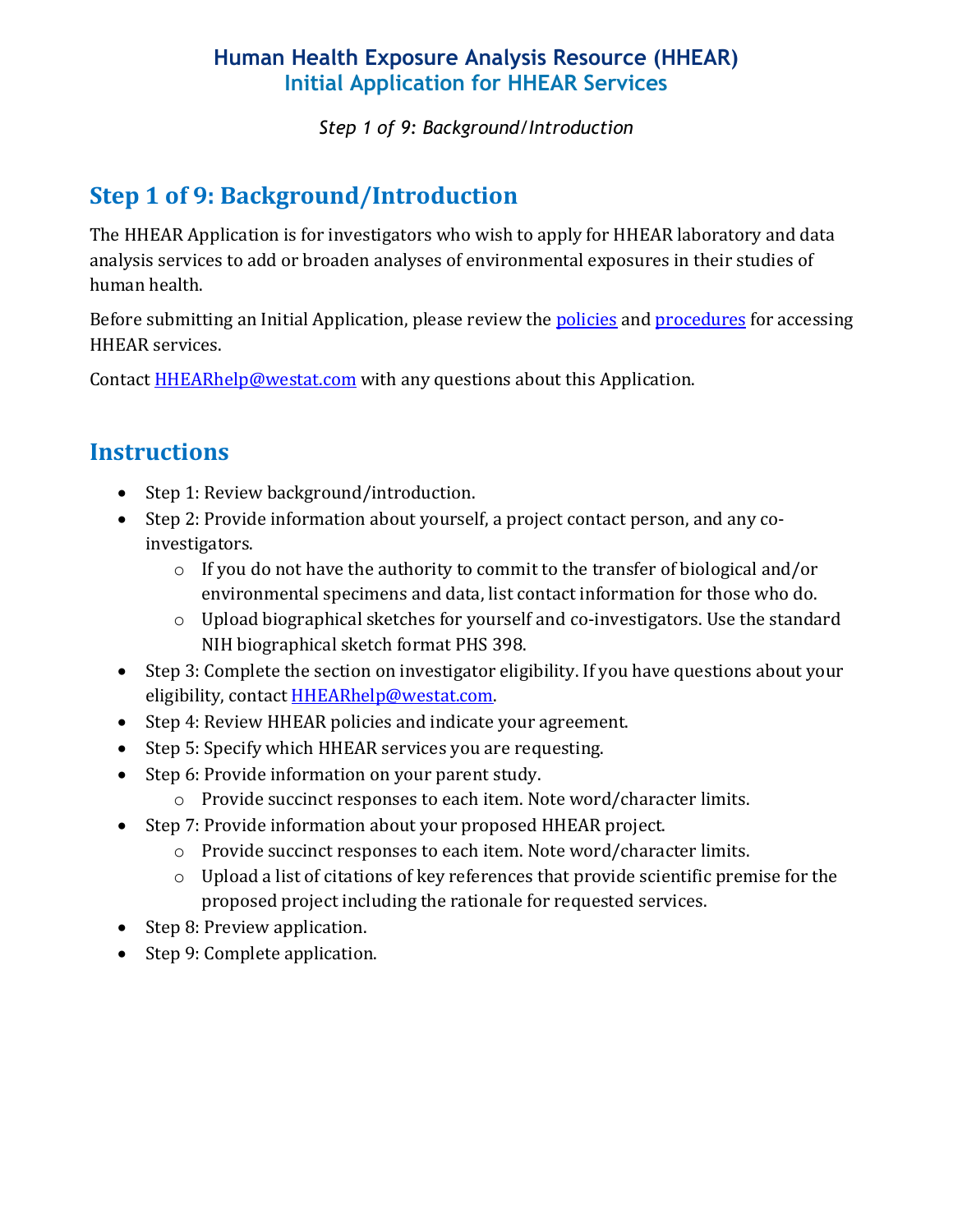*Step 2 of 9: Application/Investigator Information*

## **Step 2 of 9: Applicant/Investigator Information**

**Project number** (will be filled in automatically upon submission of this form)**:** 

**Principal Investigator:** *Please provide contact information and biosketch for the Principal Investigator (PI). Indicate whether the PI has the authority to commit for the transfer of samples and/or data.* 

#### **Principal Investigator:**

| Name: Name                                                                                                               |  |
|--------------------------------------------------------------------------------------------------------------------------|--|
| <b>Institution:</b> The Manual Section of the Manual Section of the Manual Section of the Manual Section of the Manual S |  |
| <b>Phone:</b>                                                                                                            |  |
| <b>Email:</b>                                                                                                            |  |

**Biosketch:** *[UPLOAD HERE]*

#### **Authority to commit to transfer**

| <b>Biological Samples:</b>    | $\Box$ Yes $\Box$ No $\Box$ N/A |
|-------------------------------|---------------------------------|
| <b>Environmental Samples:</b> | $\Box$ Yes $\Box$ No $\Box$ N/A |
| Data:                         | $\Box$ Yes $\Box$ No            |

**Other Investigator:** *Complete this item for the investigator with the authority to commit to transfer of biological/environmental samples and/or data, if it is not the PI. If you propose to use samples and/or data from more than one cohort, click the "Add Other Investigator(s)" button below to provide this information for all biological/environmental samples and data sources.*

#### **Other Investigator:**

| Name: $\frac{1}{\sqrt{1-\frac{1}{2}}\cdot\frac{1}{\sqrt{1-\frac{1}{2}}}}$ |
|---------------------------------------------------------------------------|
| Institution: 1997                                                         |
|                                                                           |
|                                                                           |
| Role: $\Box$ Co-Investigator                                              |
| $\Box$ Other (specify): $\_\_\_\_\_\_\_\_\_\_\_\_\_\_\_\_\_\_\_\_\_$      |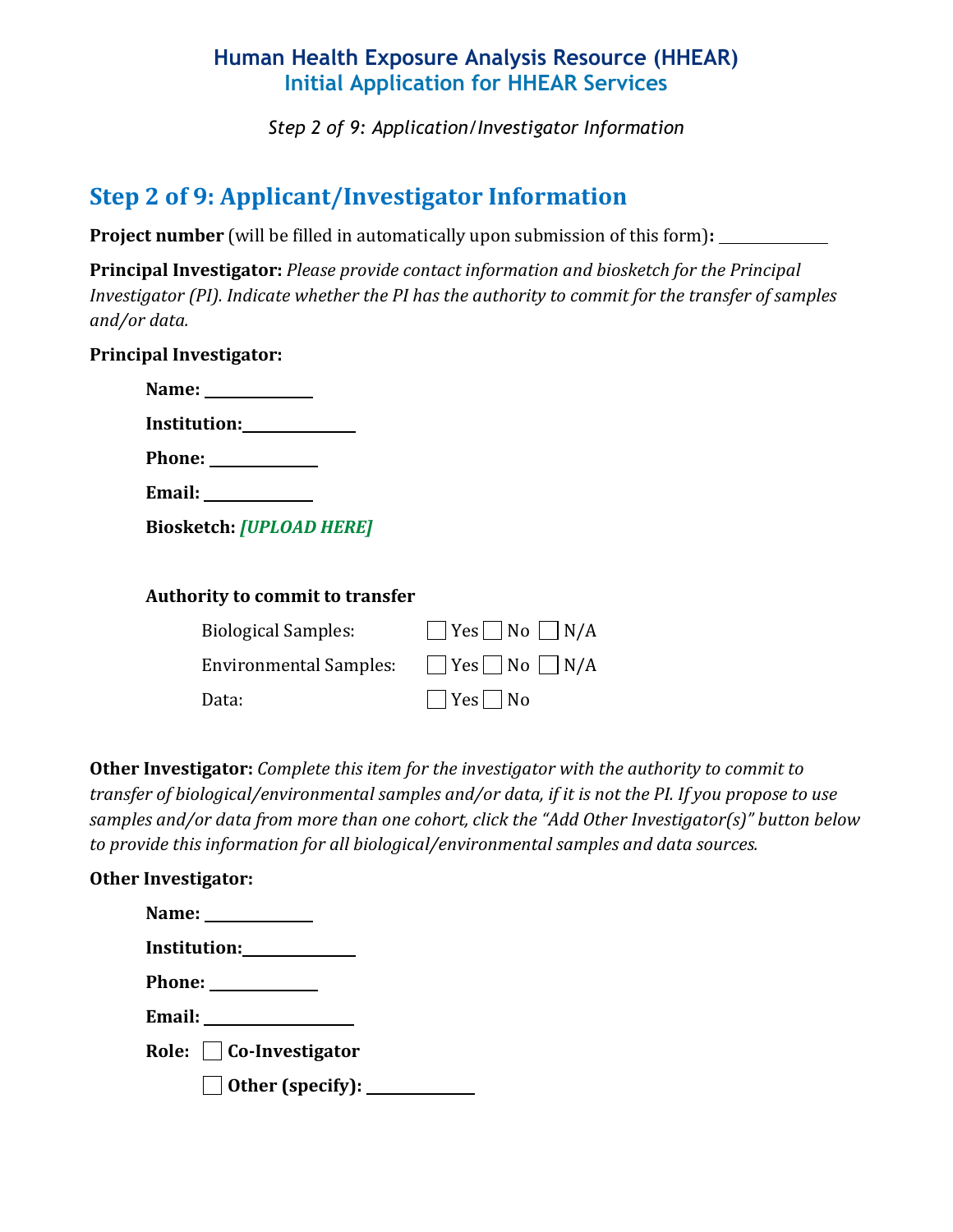*Step 2 of 9: Application/Investigator Information*

#### **Biosketch:** *[UPLOAD HERE]*

#### **Authority to commit to transfer**

| <b>Biological Samples:</b>    | $Yes$ No $N/A$       |
|-------------------------------|----------------------|
| <b>Environmental Samples:</b> | $Yes$ No $N/A$       |
| Data:                         | $\Box$ Yes $\Box$ No |

#### *[ADD OTHER INVESTIGATOR(S)]*

#### **Project Contact Person (if different from Principal Investigator):**

| Name:                         |  |
|-------------------------------|--|
|                               |  |
| Phone: <u>_______________</u> |  |
| <b>Email:</b>                 |  |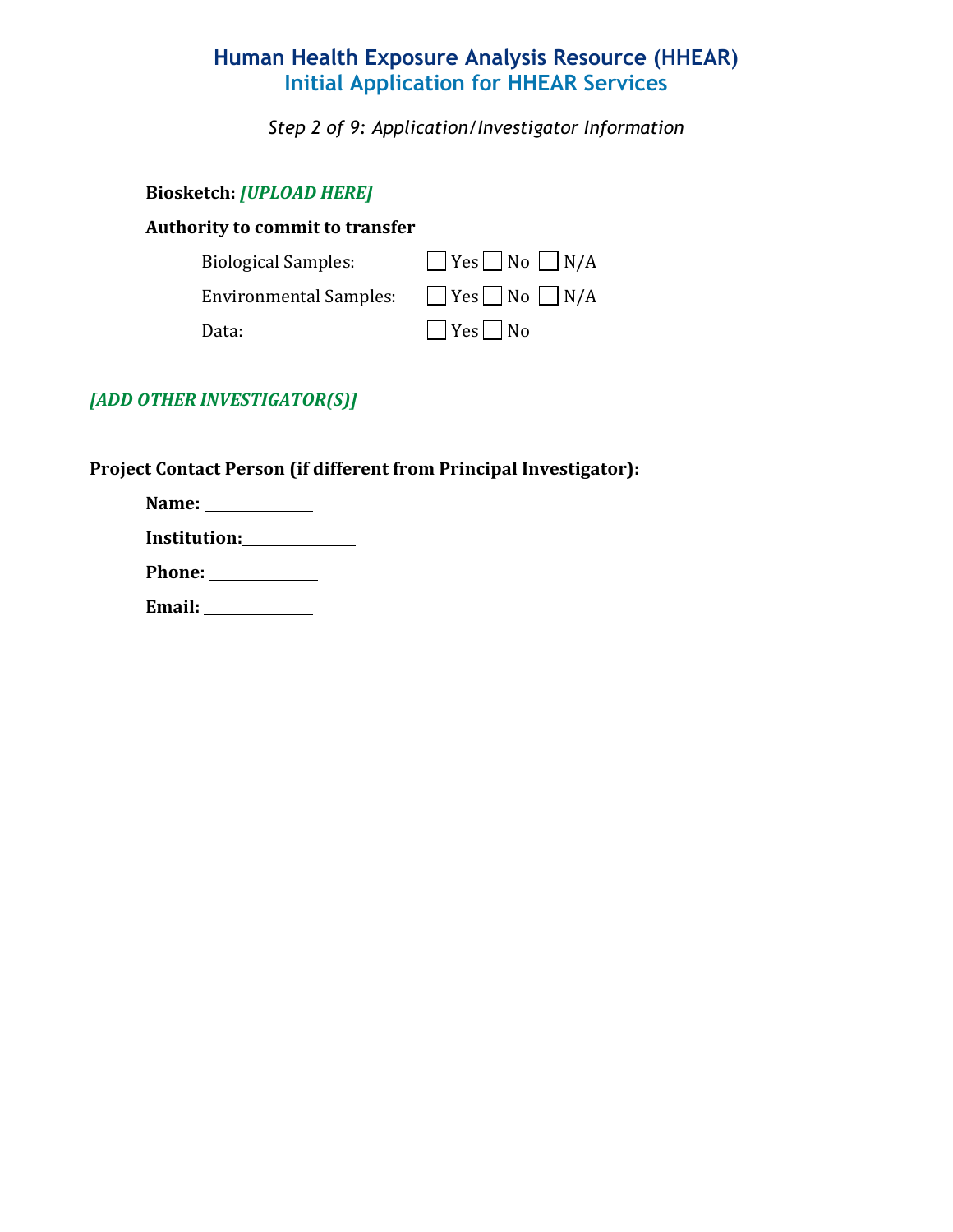*Step 3 of 9: Investigator Eligibility*

# **Step 3 of 9: Investigator Eligibility**

*Please provide responses to each item below to indicate your eligibility for HHEAR services.*

You have an ongoing or completed epidemiological or clinical study (parent study) with human biological and/or environmental samples linked to health outcome data.

 $\Box$  Yes  $\Box$  No

You want to add environmental exposure data to your parent study or need more extensive analysis of exposures to support your scientific hypothesis related to health outcomes.

 $\Box$  Yes  $\Box$  No

Although your parent study may be ongoing, you have collected all the data and biological and environmental samples that you will provide to HHEAR for the proposed project prior to submitting your final application.

 $\Box$  Yes  $\Box$  No

You meet at least one of the following funding criteria (mark all that apply).

o Your ongoing or completed parent study is/was funded at least in part by NIEHS extramural funds. In addition, NIEHS will consider support for studies with significant NIEHS engagement that are administered by other NIH Institutes such as the Environmental Health Disparities Centers (administered by NIMHD), the GEOHealth Centers (administered by FIC), and the ABCD study (administered by NIDA) as well as others. Applicants are encouraged to inquire about potential eligibility before submitting an application. Eligible studies supported by NIEHS may request all HHEAR services including targeted and untargeted analysis of biological and environmental samples.



o Your parent study is/was funded by the NIEHS Superfund Research Program. Studies funded by the NIEHS Superfund Research Program are eligible for targeted and untargeted analysis of biological and environmental samples.

 $\Box$  Yes  $\Box$  No

o Your parent study is currently funded at least in part by NHLBI extramural funds. Studies funded by NHLBI extramural funds are eligible for targeted and untargeted analysis of only biological samples.

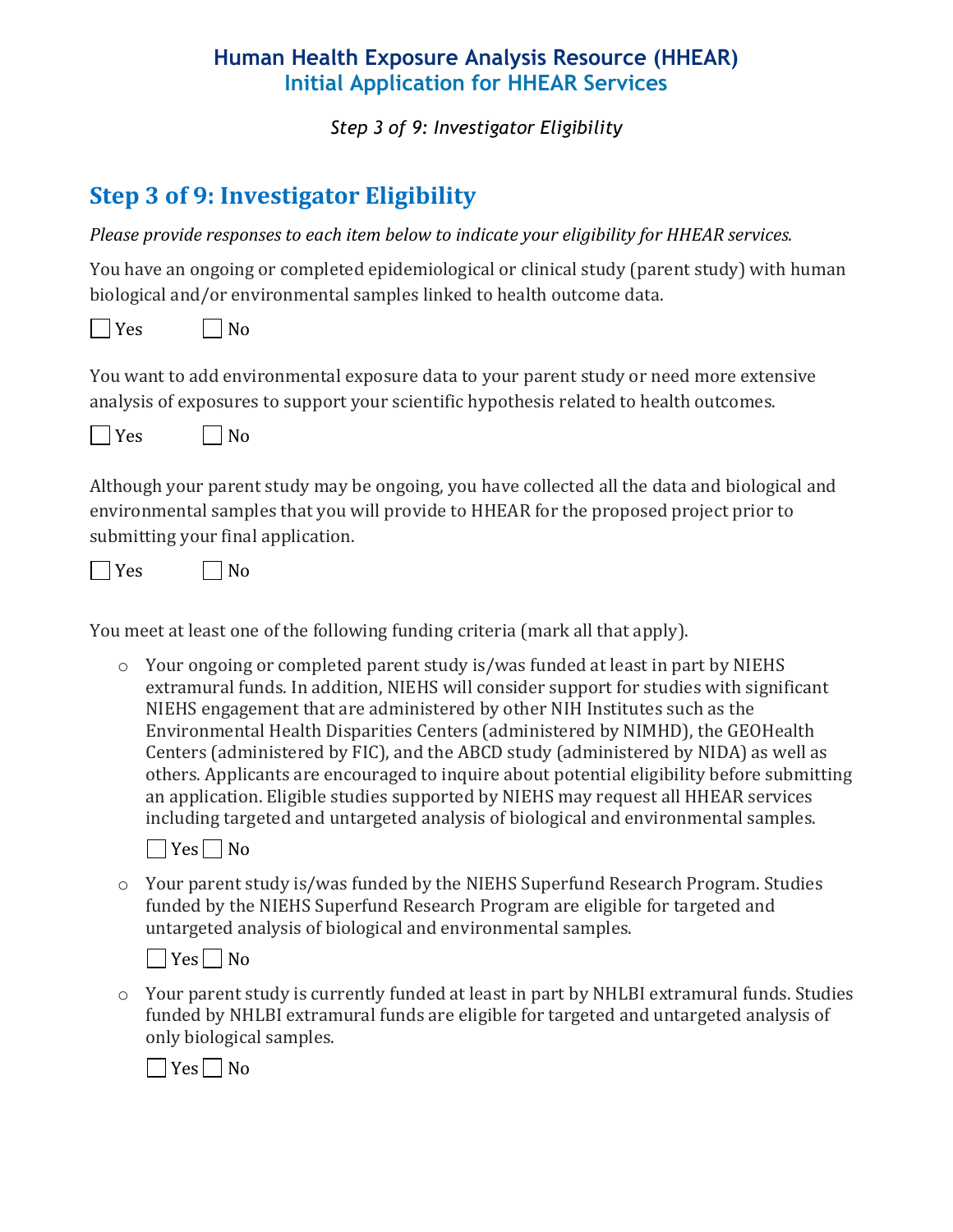*Step 3 of 9: Investigator Eligibility*

o Your parent study is currently funded by NCI extramural funds and has more than one year of funding remaining at the time you submit the HHEAR Initial Application. Studies funded by NCI extramural funds are eligible for only targeted analysis of biological samples.



o Your study is an ECHO-wide cohort analysis proposal that has been approved through the ECHO Publications Program, or an ECHO Opportunities and Infrastructure Fund (OIF) proposal approved through the ECHO OIF Program. Studies funded by ECHO are eligible for targeted and untargeted analysis of only biological samples.



- ECHO-wide and OIF supported projects are managed through the ECHO program and don't require an additional application for HHEAR services. ECHO cohorts may be eligible for cohort specific analyses through NIEHS, NHLBI, or NCI support through a HHEAR application.
- Email [echocc-publications@dm.duke.edu](mailto:echocc-publications@dm.duke.edu) for more information on the ECHO Publications Program. Email [echocc-oif@duke.edu](mailto:echocc-oif@duke.edu) for more information on the ECHO OIF Program.

You are eligible to apply for an NIH grant at your home institution, and you have the authority to commit to documentation such as the Material Transfer Agreement, Data Submission Agreement, and Data Sharing Plan

 $\Box$  Yes  $\Box$  No

You agree to share your experimental design details and supporting data, including phenotypic data at the individual level, needed to achieve the aim(s) of your proposal?

 $\Box$  Yes  $\Box$  No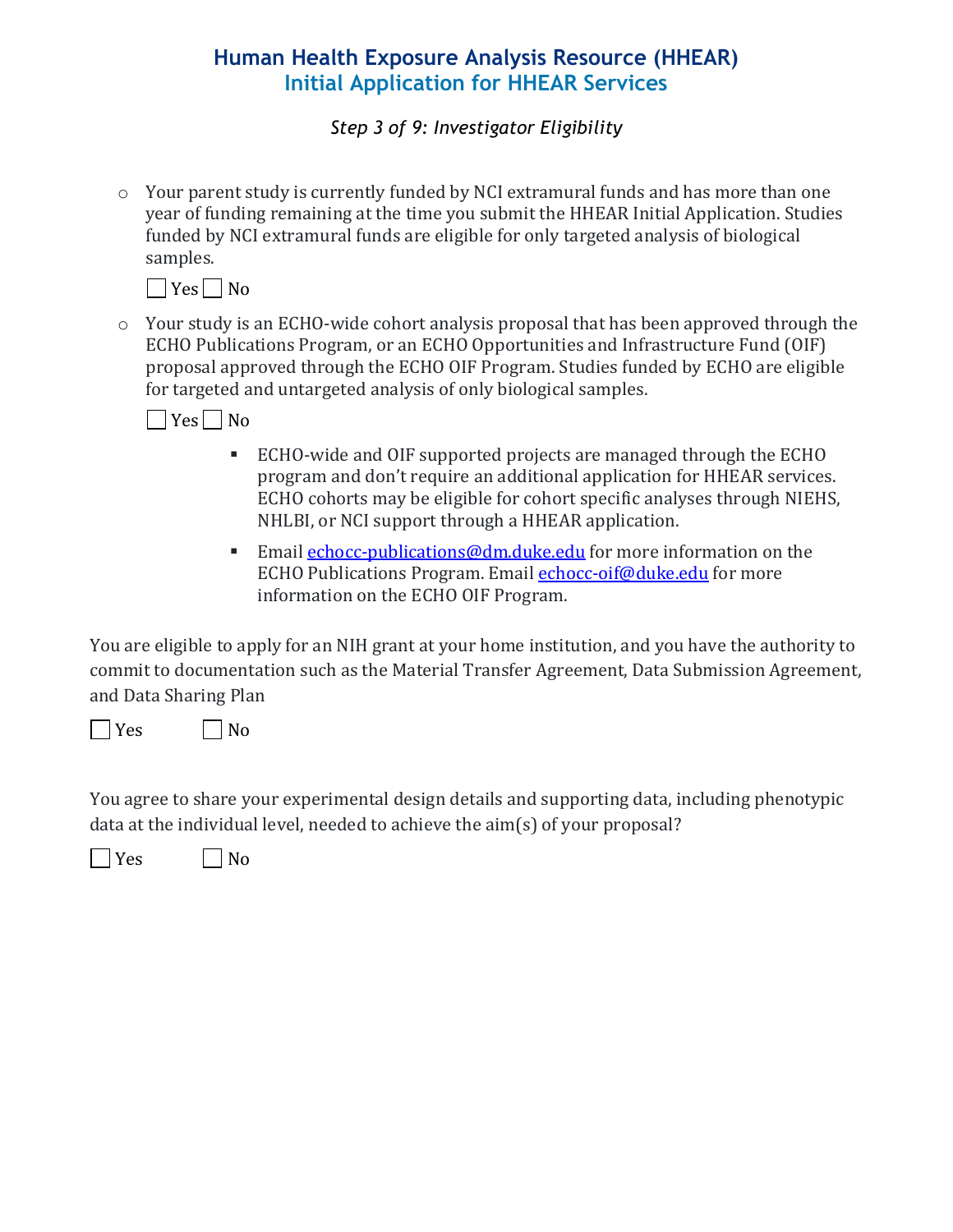*Step 4 of 9: Agreement to HHEAR Policies*

## **Step 4 of 9: Agreement to HHEAR Policies**

*Please indicate that you have read and will comply with the [Policies for Access to HHEAR Services](https://hhearprogram.org/policies) by adding your eSignature in the space provided.*

*I have read and will comply with the HHEAR policies for accessing services.*

| res i | $N_{\ell}$<br>ັ | eSignature_ |  |
|-------|-----------------|-------------|--|
|-------|-----------------|-------------|--|

If no, please provide an explanation:

*(100 words remaining)*

Are you subject to any other data sharing policies (e.g., a consortium agreement that your data must adhere to)?

 $\Box$  Yes  $\Box$  No

If yes, please provide an explanation: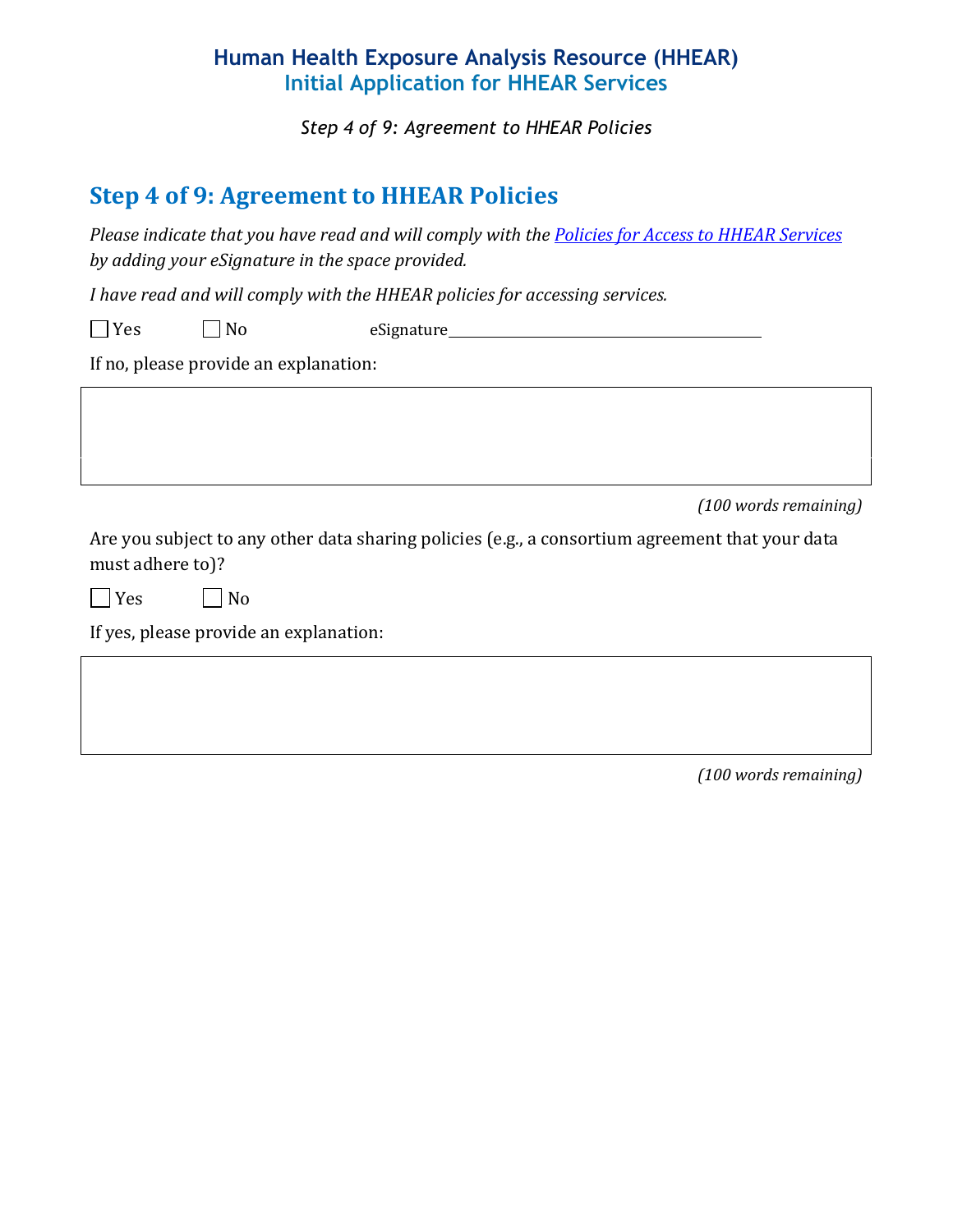*Step 5 of 9: Request HHEAR Services*

# **Step 5 of 9: Request HHEAR Services**

*Please indicate the HHEAR services you are requesting (select all that apply):* 

 $\Box$  Laboratory analysis of biological samples

Laboratory analysis of environmental samples

Statistical analysis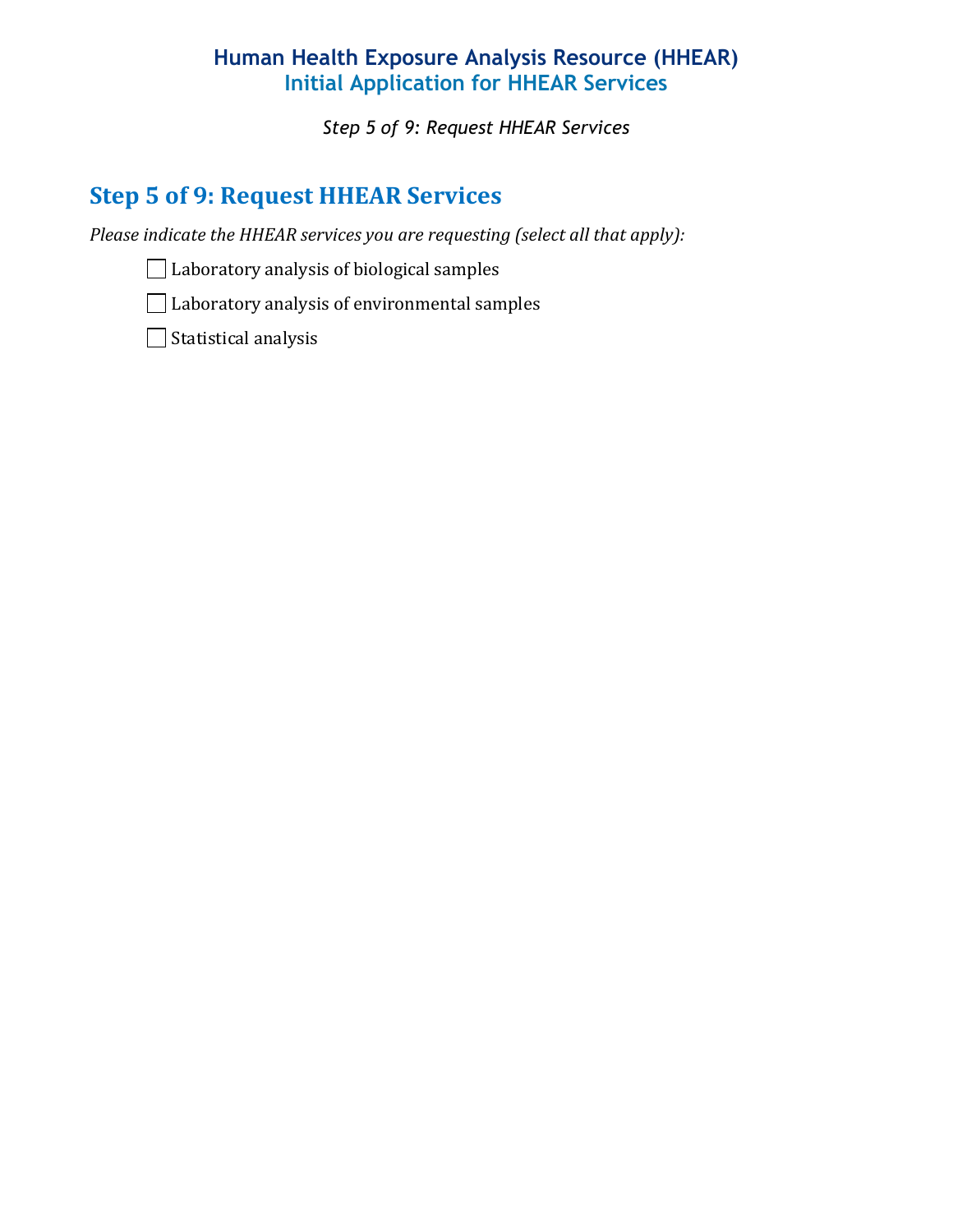*Step 6 of 9: Parent Study Information*

# **Step 6 of 9: Parent Study Information**

*Please complete each item below to provide the key information that can be used by reviewers to understand the parent study for the proposed project. If there is more than one parent study providing data and biological and/or environmental samples, provide the information for each parent study. Do not leave any items blank.*

- 1. Parent study project title: \_\_\_\_\_\_\_\_\_\_\_\_\_\_\_\_\_\_\_\_\_\_\_\_\_\_\_\_\_\_\_\_\_\_\_\_\_\_\_\_
- 2. Parent study cohort name and website link (if available):

\_\_\_\_\_\_\_\_\_\_\_\_\_\_\_\_\_\_\_\_\_\_\_\_\_\_\_\_\_\_\_\_\_\_\_\_\_\_\_\_\_\_\_\_\_\_\_\_\_\_\_\_\_\_\_\_

\_\_\_\_\_\_\_\_\_\_\_\_\_\_\_\_\_\_\_\_\_\_\_\_\_\_\_\_\_\_\_\_\_\_\_\_\_\_\_\_\_\_\_\_\_\_\_\_\_\_\_\_\_\_\_\_

- 3. Parent study funding source(s), including grant number(s): \_\_\_\_\_\_\_\_\_\_\_\_\_\_\_\_\_\_\_\_\_\_\_\_\_
- 4. Parent study Principal Investigator and institution: \_\_\_\_\_\_\_\_\_\_\_\_\_\_\_\_\_\_\_\_\_\_\_\_\_
- 5. Parent study key publications *(limit to 3; provide as PMIDs)*:
- 6. Primary hypothesis of the parent study:

\_\_\_\_\_\_\_\_\_\_\_\_\_\_\_\_\_\_\_\_\_\_\_\_\_\_\_\_\_\_\_\_\_\_\_\_\_\_\_\_

\_\_\_\_\_\_\_\_\_\_\_\_\_\_\_\_\_\_\_\_\_\_\_\_\_\_\_\_\_\_\_\_\_\_\_\_\_\_\_\_

\_\_\_\_\_\_\_\_\_\_\_\_\_\_\_\_\_\_\_\_\_\_\_\_\_\_\_\_\_\_\_\_\_\_\_\_\_\_\_\_

*(20 words remaining)*

7. Summary of main published findings for parent study: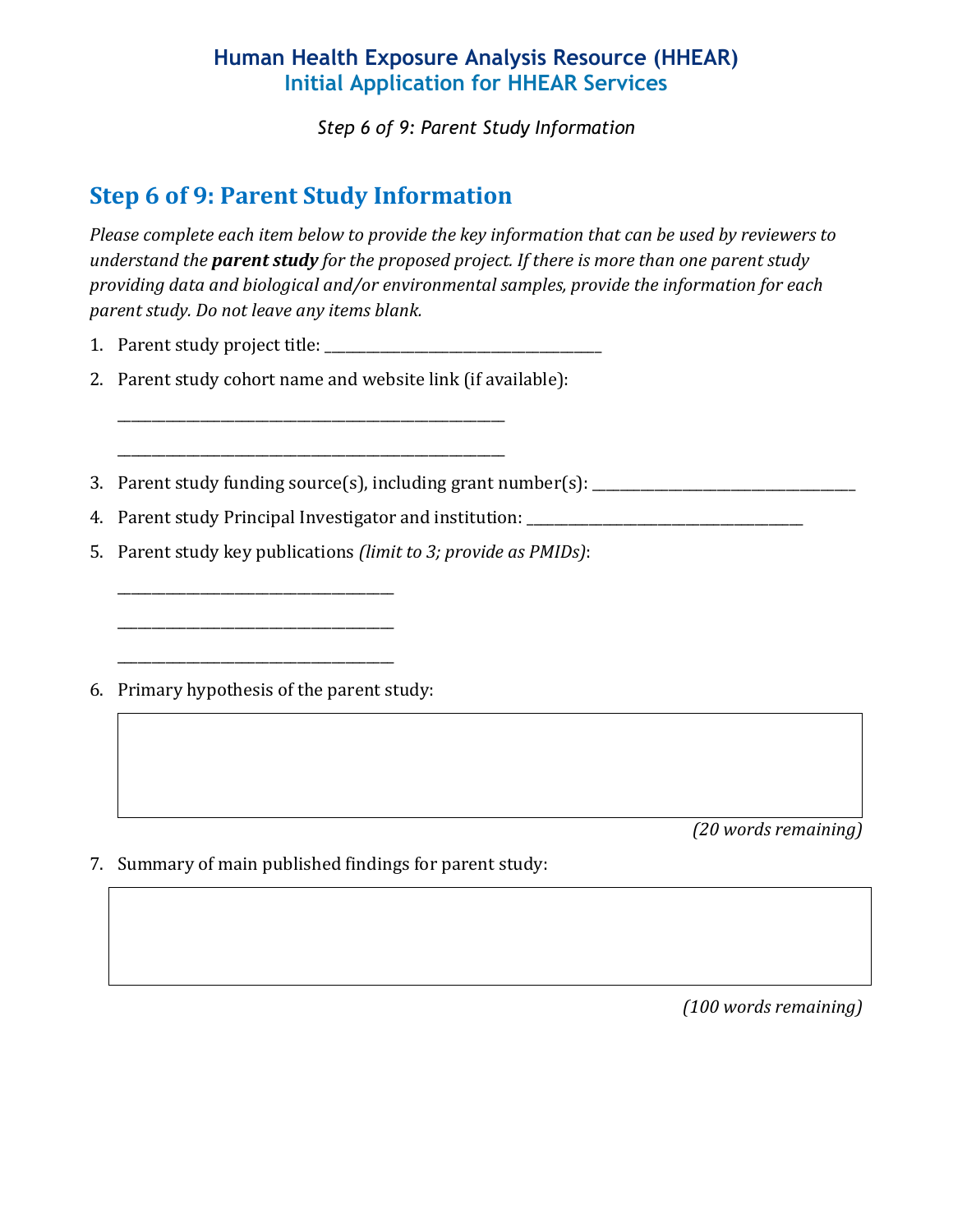*Step 6 of 9: Parent Study Information*

8. Parent study design:

| (Check all that apply) |                             |                     |
|------------------------|-----------------------------|---------------------|
| <b>Cross-sectional</b> | Hospital-based              | Ambispective cohort |
| Case-control           | Prospective cohort          | Intervention study  |
| Population-based       | $\Box$ Retrospective cohort | Clinical trial      |
| Other:                 |                             |                     |

9. Parent study population description:

*(80 words remaining)* 

a. Sample size for parent study\* (e.g., # cases and controls if case-control study, number of cohort members if cohort study):

*\*If study is longitudinal, please indicate the sample size at the first time point as well as the last time point.* 

- b. Age range(s) of parent study population (at study entry):
- c. Has the parent study population been included in a previous CHEAR/HHEAR project or in a previous ECHO project?

| $\Box$ Yes, specify | $\Box$ No |
|---------------------|-----------|
|---------------------|-----------|

 $\text{Specify:}\n\begin{picture}(15,15) \put(0,0){\vector(1,0){10}} \put(15,0){\vector(1,0){10}} \put(15,0){\vector(1,0){10}} \put(15,0){\vector(1,0){10}} \put(15,0){\vector(1,0){10}} \put(15,0){\vector(1,0){10}} \put(15,0){\vector(1,0){10}} \put(15,0){\vector(1,0){10}} \put(15,0){\vector(1,0){10}} \put(15,0){\vector(1,0){10}} \put(15,0){\vector(1,0){10}} \put(1$ 

d. Geographic location(s) of the parent study population: \_\_\_\_\_\_\_\_\_\_\_\_\_\_\_\_\_\_\_\_\_\_\_

e. Years in which the parent study was conducted: \_\_\_\_\_\_\_\_\_\_\_\_\_\_\_\_\_\_\_\_\_\_\_\_\_\_\_\_\_\_

- f. Method of data collection (e.g., survey, in-person visits, medical records) for the parent study:
- g. Number of data collection time points and interval between data collection time points for the parent study: \_\_\_\_\_\_\_\_\_\_\_\_\_\_\_\_\_\_\_\_\_\_\_\_\_\_\_\_\_\_\_\_\_\_\_\_\_\_\_\_
- 10. Main exposures (environmental and/or non-environmental) investigated for the parent study:\_\_\_\_\_\_\_\_\_\_\_\_\_\_\_\_\_\_\_\_\_\_\_\_\_\_\_\_\_\_\_\_\_\_\_\_\_\_\_\_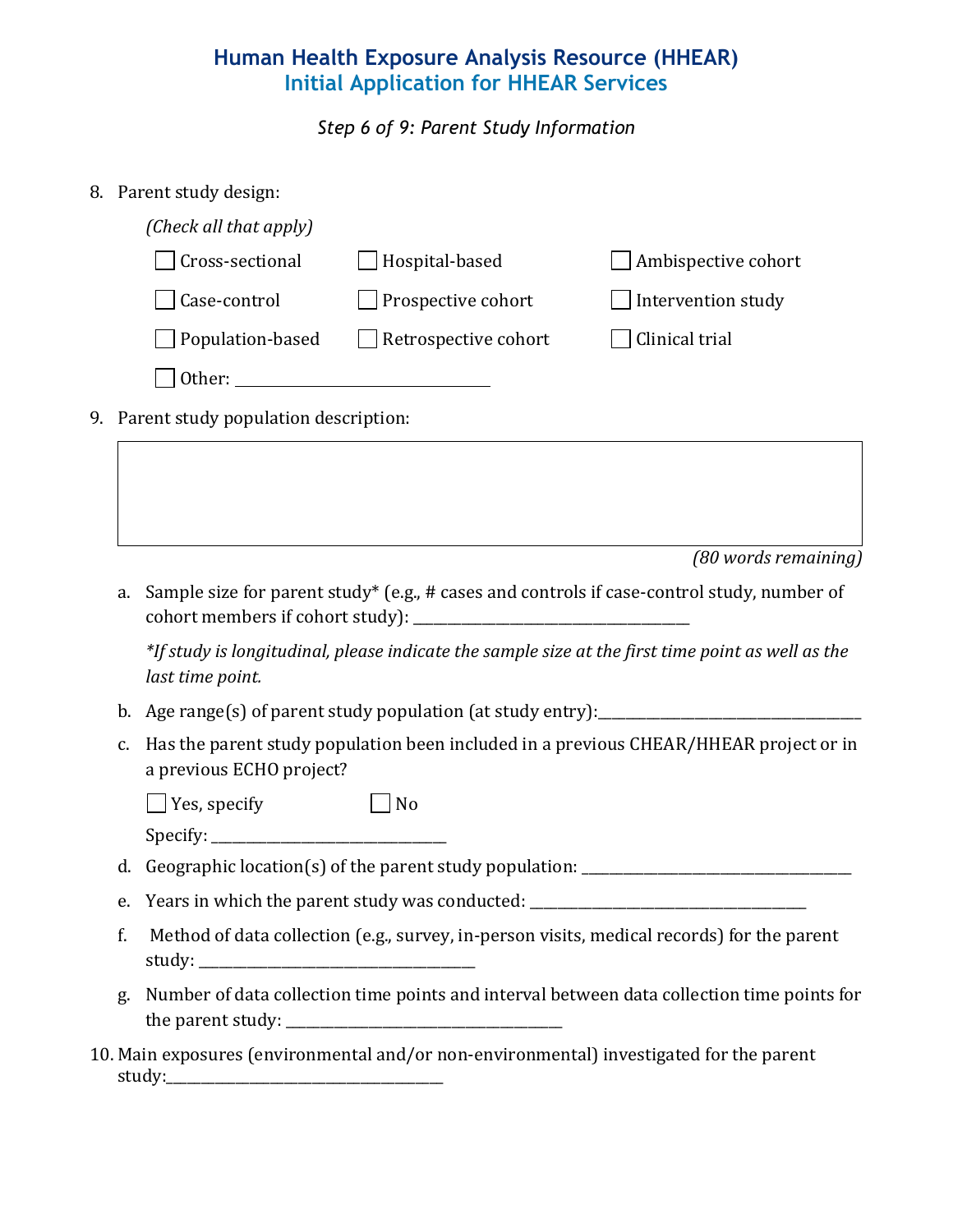*Step 6 of 9: Parent Study Information*

- 11. Type of biological and/or environmental samples collected (i.e., whole blood, plasma, urine) for the parent study: \_\_\_\_\_\_\_\_\_\_\_\_\_\_\_\_\_\_\_\_\_\_\_\_\_\_\_\_\_\_\_\_\_\_\_\_\_\_\_\_
	- a. Years in which biological samples were collected for the parent study:

\_\_\_\_\_\_\_\_\_\_\_\_\_\_\_\_\_\_\_\_\_\_\_\_\_\_\_\_\_\_\_\_\_\_\_\_\_\_\_

\_\_\_\_\_\_\_\_\_\_\_\_\_\_\_\_\_\_\_\_\_\_\_\_\_\_\_\_\_\_\_\_\_\_\_\_\_\_\_\_

- b. Number of samples collected per study participant/interval between sample collection for the parent study: \_\_\_\_\_\_\_\_\_\_\_\_\_\_\_\_\_\_\_\_\_\_\_\_\_\_\_\_\_\_\_\_\_\_\_\_\_\_\_\_\_\_\_\_\_\_\_\_\_\_\_\_\_\_\_\_
- c. Years in which environmental samples were collected for the parent study: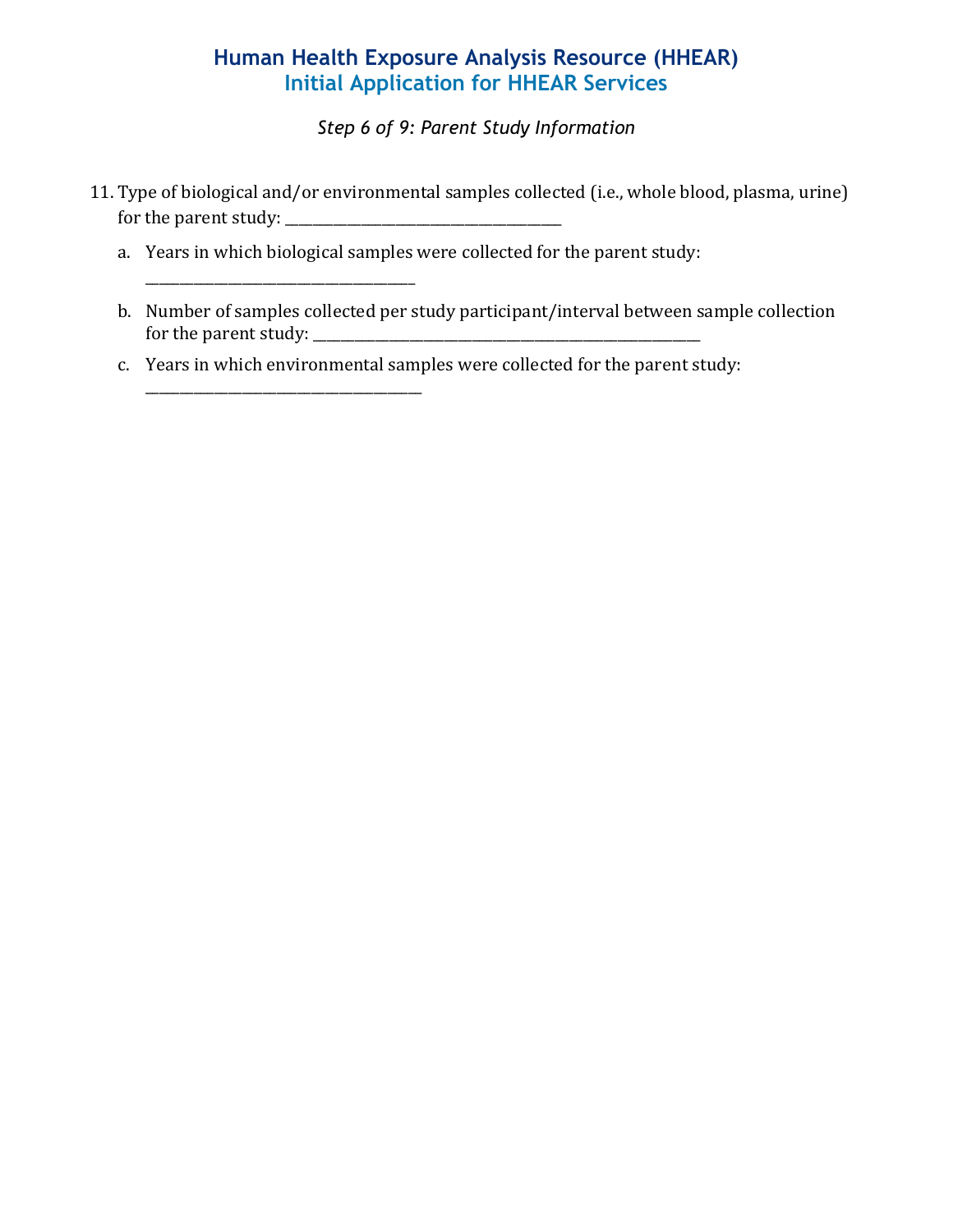*Step 7 of 9: Proposed HHEAR Project*

# **Step 7 of 9: Proposed HHEAR Project**

*Please complete each item below to provide the key information that can be used by reviewers to evaluate your proposed project.* 

#### **Proposed Project Title**:

*1.* Abstract: *Please provide a summary (hypotheses, study design, methods and statistical analysis) of your proposed HHEAR project in the context of the parent study.*

*(150 words remaining)*

- 2. Specific aim(s) for proposed HHEAR project:
	- a. Specific aim 1: \_\_\_\_\_\_\_\_\_\_\_\_\_\_\_\_\_\_\_\_\_\_\_\_\_\_\_\_\_\_\_\_\_\_\_\_\_\_\_\_
	- b. Specific aim 2 (if applicable): \_\_\_\_\_\_\_\_\_\_\_\_\_\_\_\_\_\_\_\_\_\_\_\_\_\_\_\_\_\_\_\_\_\_\_\_\_\_\_\_
	- c. Specific aim 3 (if applicable):  $\frac{1}{2}$  [200]  $\frac{1}{2}$  [30]  $\frac{1}{2}$  [30]  $\frac{1}{2}$  [30]  $\frac{1}{2}$  [30]  $\frac{1}{2}$  [30]  $\frac{1}{2}$  [30]  $\frac{1}{2}$  [30]  $\frac{1}{2}$  [30]  $\frac{1}{2}$  [30]  $\frac{1}{2}$  [30]  $\frac{1}{2}$  [30]  $\frac{1$

3. Exposures to be investigated for proposed project: \_\_\_\_\_\_\_\_\_\_\_\_\_\_\_\_\_\_\_\_\_\_\_\_\_\_

- 4. Significance:
	- a. Describe the scientific premise for the proposed HHEAR project including the rationale for requested services (targeted, untargeted, and/or environmental analysis). Please provide citations when applicable and indicate which are "key" references for the rationale:

*(250 words remaining)*

**List of citations**: *[UPLOAD HERE]*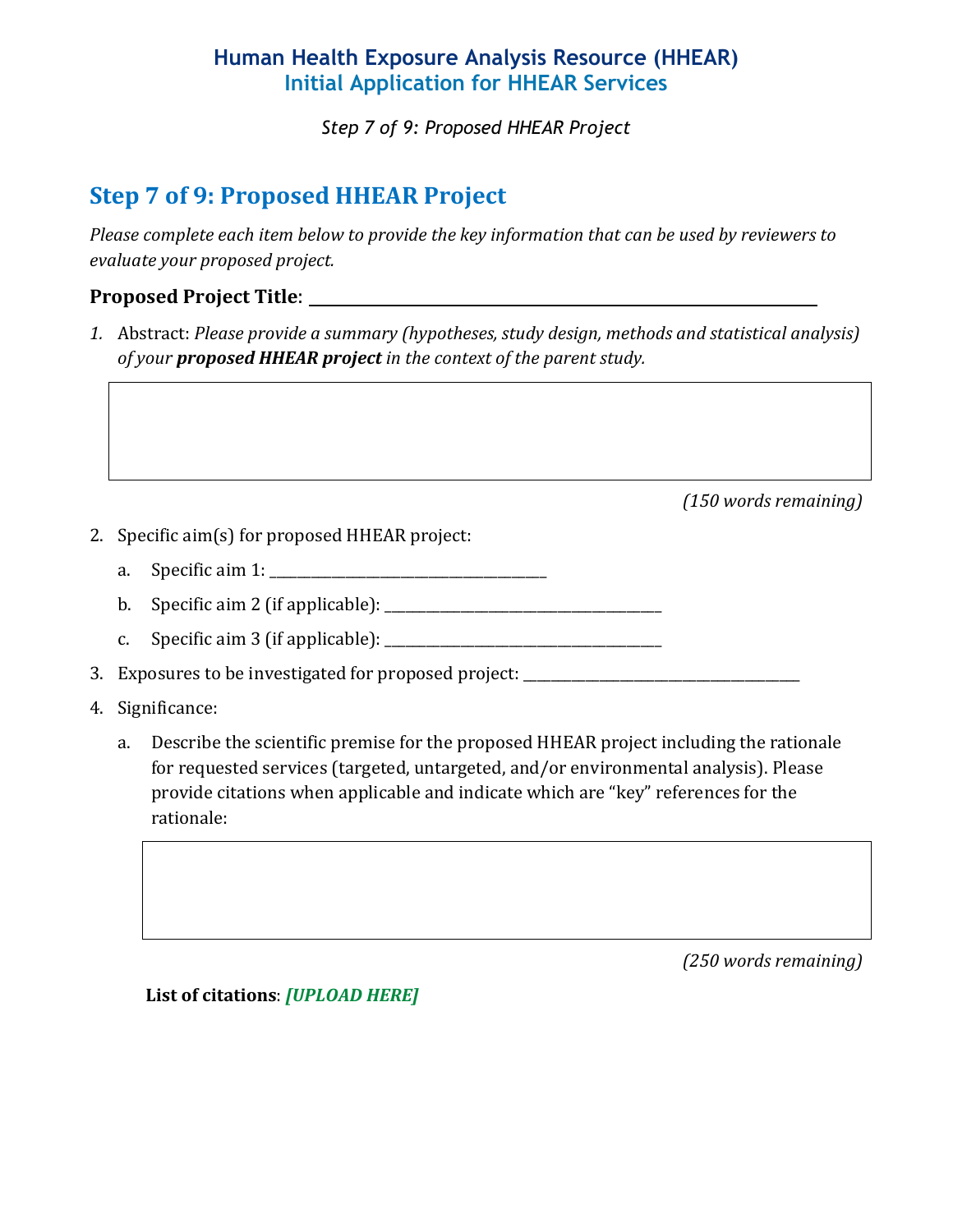*Step 7 of 9: Proposed HHEAR Project*

b. Explain how the proposed project will improve scientific knowledge of the comprehensive effects of environmental exposures on human health noting advancements over previous research on this topic or how the proposed project will address gaps in scientific knowledge. Include any information related to life stage (e.g., infants, adolescents, adults, seniors) that the project may focus on:

*(200 words remaining)* 

c. Describe how the requested HHEAR analyses will enhance the findings from the parent study:

*(100 words remaining)* 

5. Study design of proposed HHEAR project:

*(250 words remaining)* 

- a. Study sample size:
- b. Relationship between participants (if applicable) (e.g. i.e. mother–child, siblings, family based trios):

(*50 words remaining*)

c. Provide, in a narrative, a breakdown of the total number of participants with biological and/or environmental samples available for analysis by visit and/or age: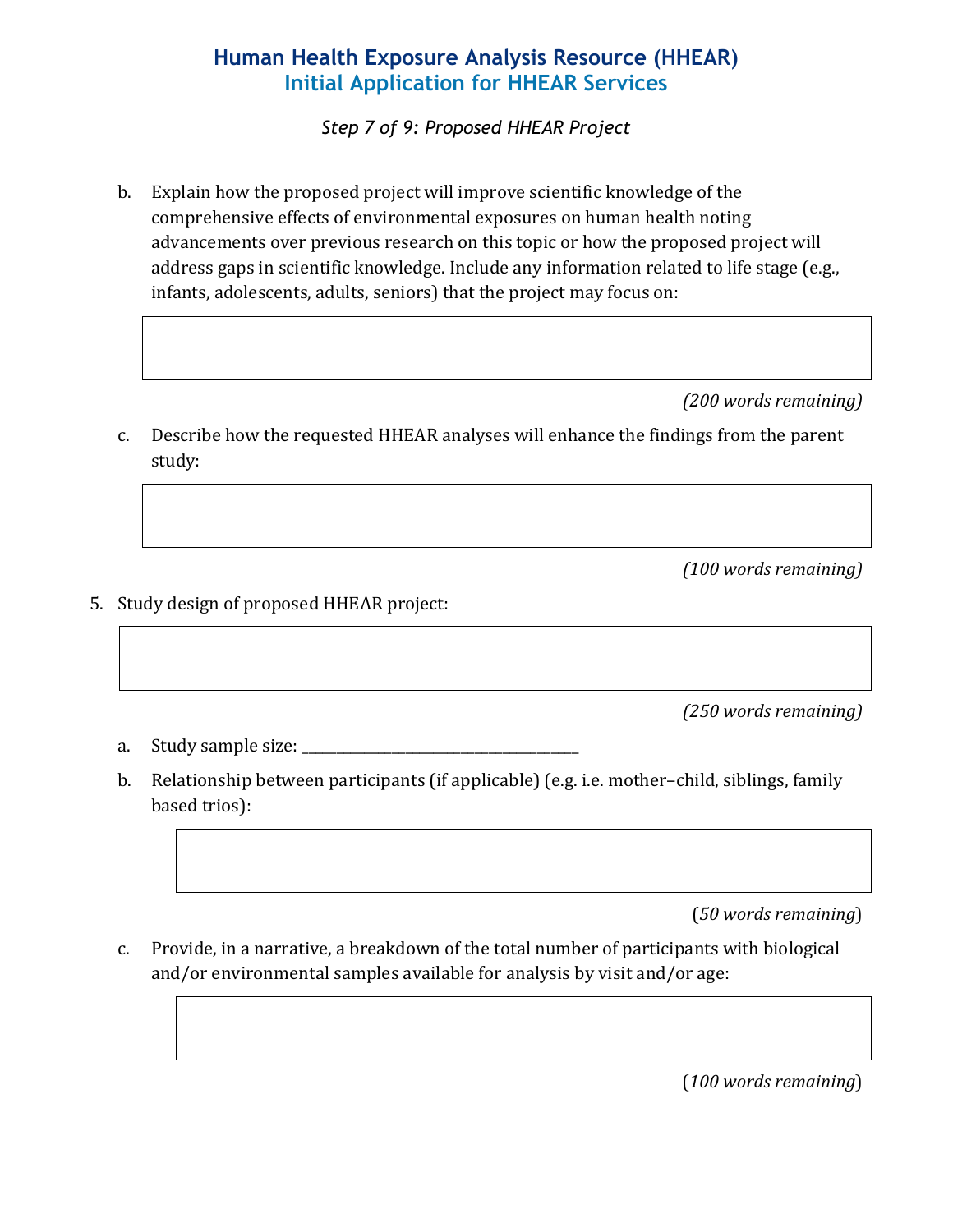*Step 7 of 9: Proposed HHEAR Project*

6. Define your proposed HHEAR project according to the following criteria (please check all that apply):

**Hypothesis testing** (for example a new hypothesis or replication of published studies)

**Hypothesis generation**

a. Provide an explanation to demonstrate how your HHEAR project meets the criteria for hypothesis testing, hypothesis generation, or both: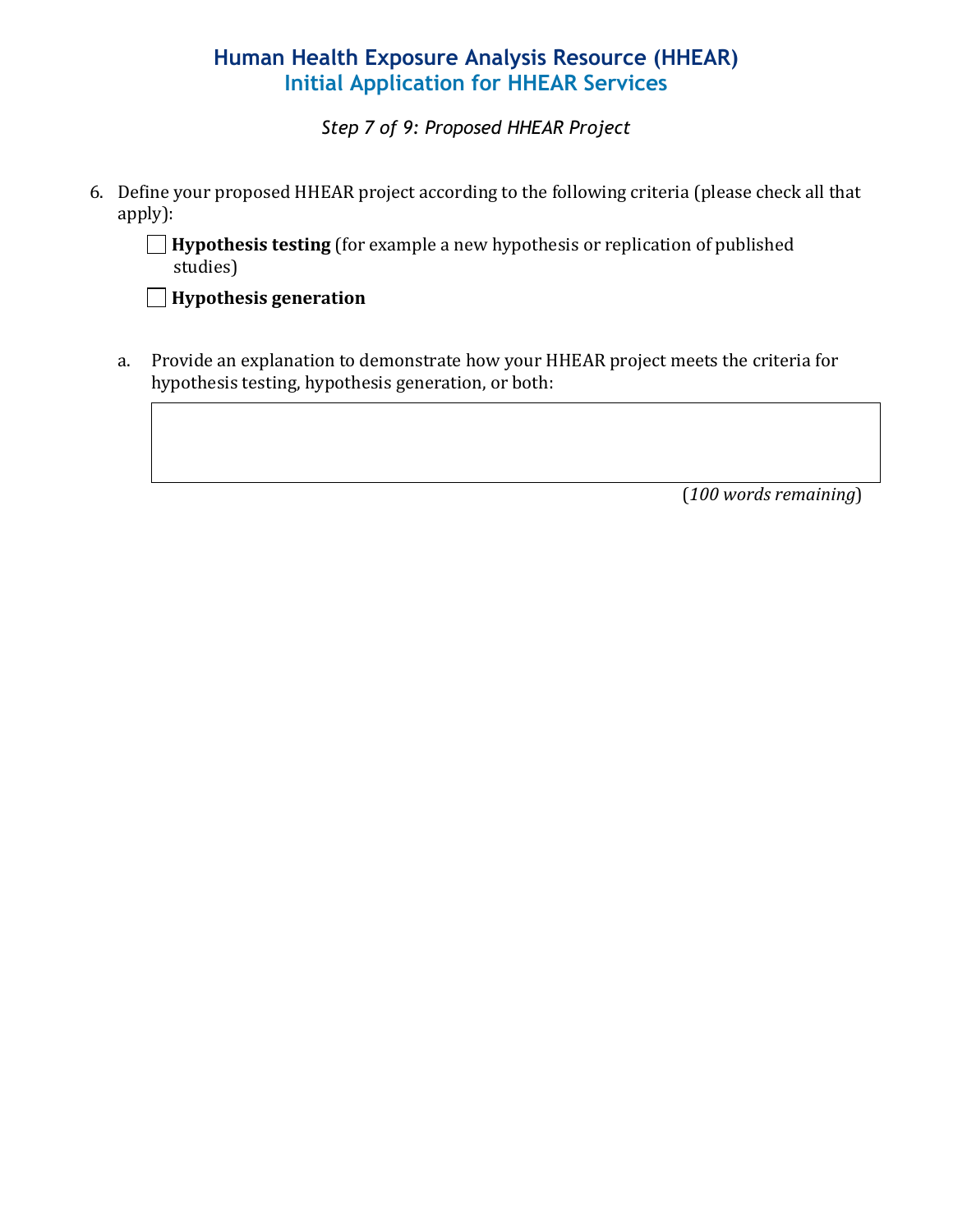*Step 7 of 9: Proposed HHEAR Project*

*7.* **Proposed Project Biological Sample Characteristics and Analyses:** *Complete Table 1 to provide information on characteristics of participants, the associated biological samples that will be provided, and the requested laboratory analyses. Complete a separate row for each unique combination of characteristics. Provide the biological sample information in as much detail as possible. For example, if you are providing serial serum and urine samples collected from men and women at Time 1 and Time 2, you would complete 8 rows of the Table. If you have a sample matrix that does not match a specified option, select "O-Other" and specify the matrix in the Other Comments section. If you need to add rows to the table, contact [HHEARHelp@westat.com.](mailto:HHEARHelp@westat.com)* 

| Priority Order<br>for Analyses | Laboratory<br>Analyses<br>drop down ${}^*\!)$<br>(select from<br>measures)<br>exposure) | Participant<br>drop down*)<br>(select from<br>Type | $\begin{array}{c} (e.g.,\,age\,9\text{-}2, \\ \textit{first trimester)} \end{array}$<br>Age/Stage at<br>Collection | Time in Study<br>T3)<br>T2,<br>(T1, | Sample Matrix<br>$\begin{array}{c} \text{(select from} \\ \text{drop down*)} \end{array}$ | Participants<br>$\ddot{}$ | # Samples per<br>Participant | Samples<br>#Total | Volume per<br>(with units)<br>Available<br>Sample | $passive\,droot)$<br>(e.g., morning<br>void, fasting,<br>Collection<br>Method | <b>Storage Temp</b><br>(with units) | # of Freeze<br>Thaws | (All or Some)<br>Collection<br>Sample<br><b>Status</b> | Comments<br><b>Other</b> |
|--------------------------------|-----------------------------------------------------------------------------------------|----------------------------------------------------|--------------------------------------------------------------------------------------------------------------------|-------------------------------------|-------------------------------------------------------------------------------------------|---------------------------|------------------------------|-------------------|---------------------------------------------------|-------------------------------------------------------------------------------|-------------------------------------|----------------------|--------------------------------------------------------|--------------------------|
|                                | <b>SELECT ONE:</b>                                                                      | <b>SELECT ONE:</b>                                 |                                                                                                                    |                                     | <b>SELECT ONE:</b>                                                                        |                           |                              |                   |                                                   |                                                                               |                                     |                      |                                                        |                          |
|                                | <b>SELECT ONE:</b>                                                                      | <b>SELECT ONE:</b>                                 |                                                                                                                    |                                     | <b>SELECT ONE:</b>                                                                        |                           |                              |                   |                                                   |                                                                               |                                     |                      |                                                        |                          |
|                                | <b>SELECT ONE:</b>                                                                      | <b>SELECT ONE:</b>                                 |                                                                                                                    |                                     | <b>SELECT ONE:</b>                                                                        |                           |                              |                   |                                                   |                                                                               |                                     |                      |                                                        |                          |
|                                | <b>SELECT ONE:</b>                                                                      | <b>SELECT ONE:</b>                                 |                                                                                                                    |                                     | <b>SELECT ONE:</b>                                                                        |                           |                              |                   |                                                   |                                                                               |                                     |                      |                                                        |                          |
|                                | SELECT ONE:                                                                             | <b>SELECT ONE:</b>                                 |                                                                                                                    |                                     | <b>SELECT ONE:</b>                                                                        |                           |                              |                   |                                                   |                                                                               |                                     |                      |                                                        |                          |
|                                | <b>SELECT ONE:</b>                                                                      | <b>SELECT ONE:</b>                                 |                                                                                                                    |                                     | <b>SELECT ONE:</b>                                                                        |                           |                              |                   |                                                   |                                                                               |                                     |                      |                                                        |                          |

#### **Table 1: Proposed Project Biological Sample Characteristics and Analyses**

*Scroll to the right to ensure you complete all columns.* 

\*See drop down options for this table under Additional Information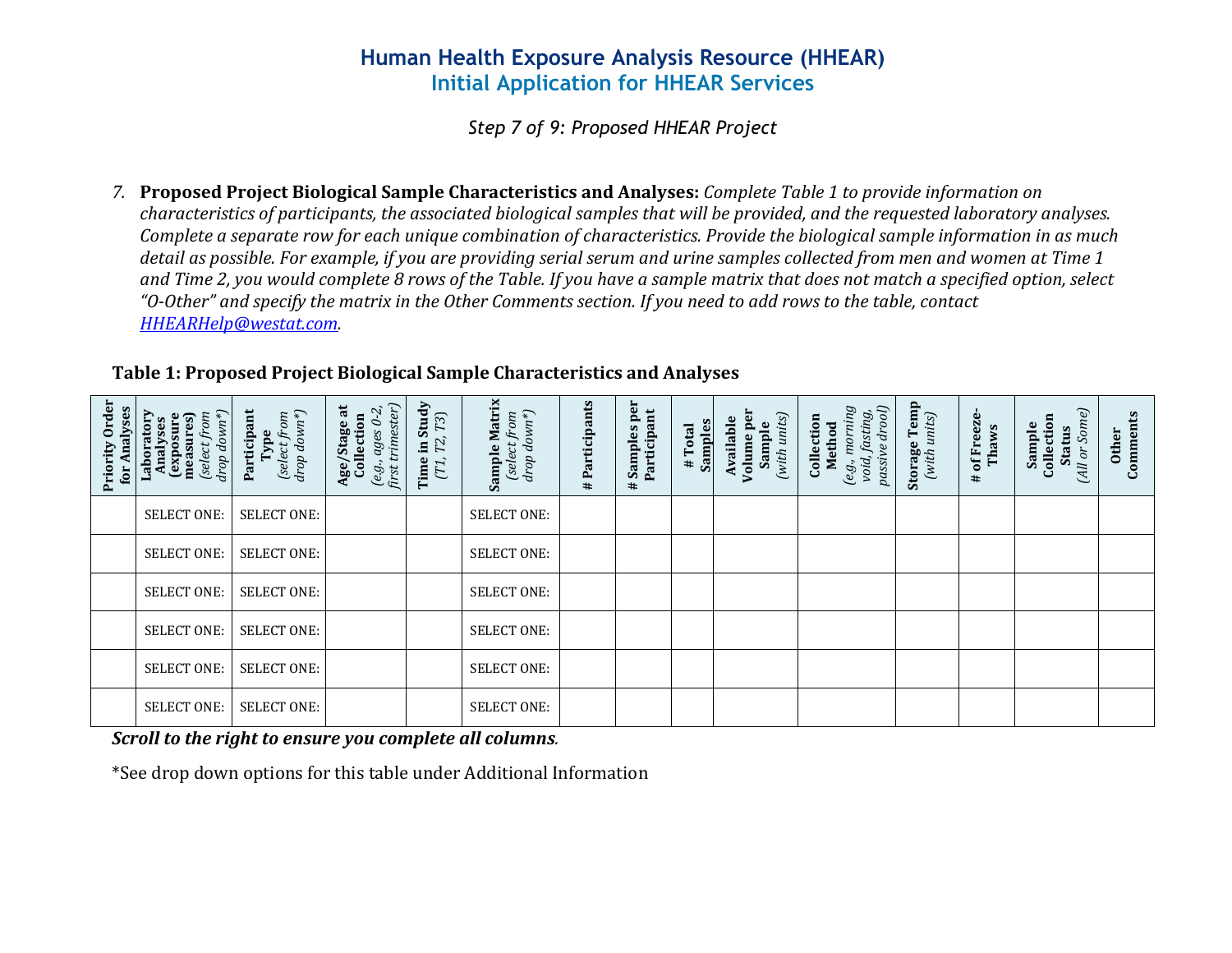*Step 7 of 9: Proposed HHEAR Project*

8. Provide information for each type of biospecimen to be analyzed for your proposed project. Describe the type of specimen collected (*e.g., venous, whole blood, plasma, serum, urine, saliva, etc.*), the collection method (*e.g., spot urine, passive drool saliva, etc*.) and any processing (*e.g. centrifugation, and/or aliquoting into secondary containers, etc.*). Include a description of any additives (*e.g. type of anticoagulant, clot stimulator, separator gel, type of preservative, etc*.) that were included with or added to the primary or secondary container during collection and/or processing. Describe the storage containers, storage temperature, length of time in storage, and number of freeze thaws. Please note that if your proposed HHEAR project progresses to the Feasibility Assessment consultation, you will be required to provide information on sample collection, processing, and storage.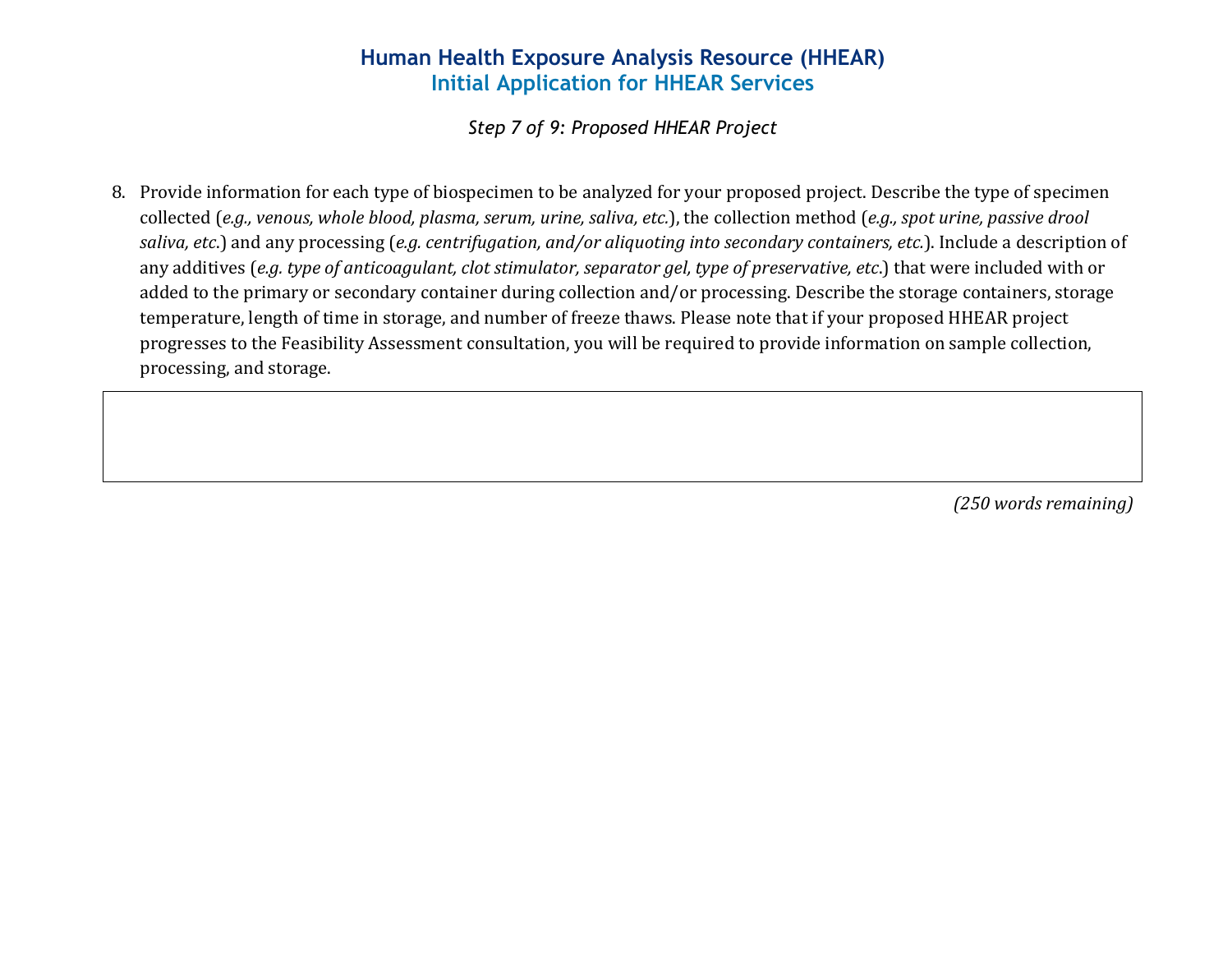*Step 7 of 9: Proposed HHEAR Project*

*9.* **Environmental Samples and Analyses:** *Complete Table 2 to provide information on the environmental samples that will be provided to HHEAR and requested lab analyses. Complete a separate row for each unique combination of characteristics. Provide the environmental sample information in as much detail as possible. If you have a sample matrix that does not match a specified option, select "O-Other" and specify the matrix in the Other Comments section. If you need to add rows to the table, contact [HHEARHelp@westat.com.](mailto:HHEARHelp@westat.com)* 

#### **Table 2: Proposed Project Environmental Sample Characteristics and Analyses**

| Order<br>Analyses<br>Priority<br>for | go<br>Laboratory<br>a<br>Analyses<br>$down*$<br>from<br>[select | Study<br>T3<br>Τ2,<br>Ξ.<br>Time<br>(T1, | drop<br><b>Matrix</b><br>$down^*)$<br><b>uo</b> .<br>Sample<br>Ë<br>(select) | Samples<br># | Total<br>Quanti<br>units)<br><b>Available</b><br>(with<br>Volume/ | Temp<br>units)<br>Storage<br>(with | of Freeze<br>Thaws<br>$\ddagger$ | Comments<br><b>Other</b> |
|--------------------------------------|-----------------------------------------------------------------|------------------------------------------|------------------------------------------------------------------------------|--------------|-------------------------------------------------------------------|------------------------------------|----------------------------------|--------------------------|
|                                      | <b>SELECT ONE:</b>                                              |                                          | <b>SELECT ONE:</b>                                                           |              |                                                                   |                                    |                                  |                          |
|                                      | <b>SELECT ONE:</b>                                              |                                          | <b>SELECT ONE:</b>                                                           |              |                                                                   |                                    |                                  |                          |
|                                      | <b>SELECT ONE:</b>                                              |                                          | <b>SELECT ONE:</b>                                                           |              |                                                                   |                                    |                                  |                          |
|                                      | <b>SELECT ONE:</b>                                              |                                          | <b>SELECT ONE:</b>                                                           |              |                                                                   |                                    |                                  |                          |

\*See drop down options for this table under Additional Information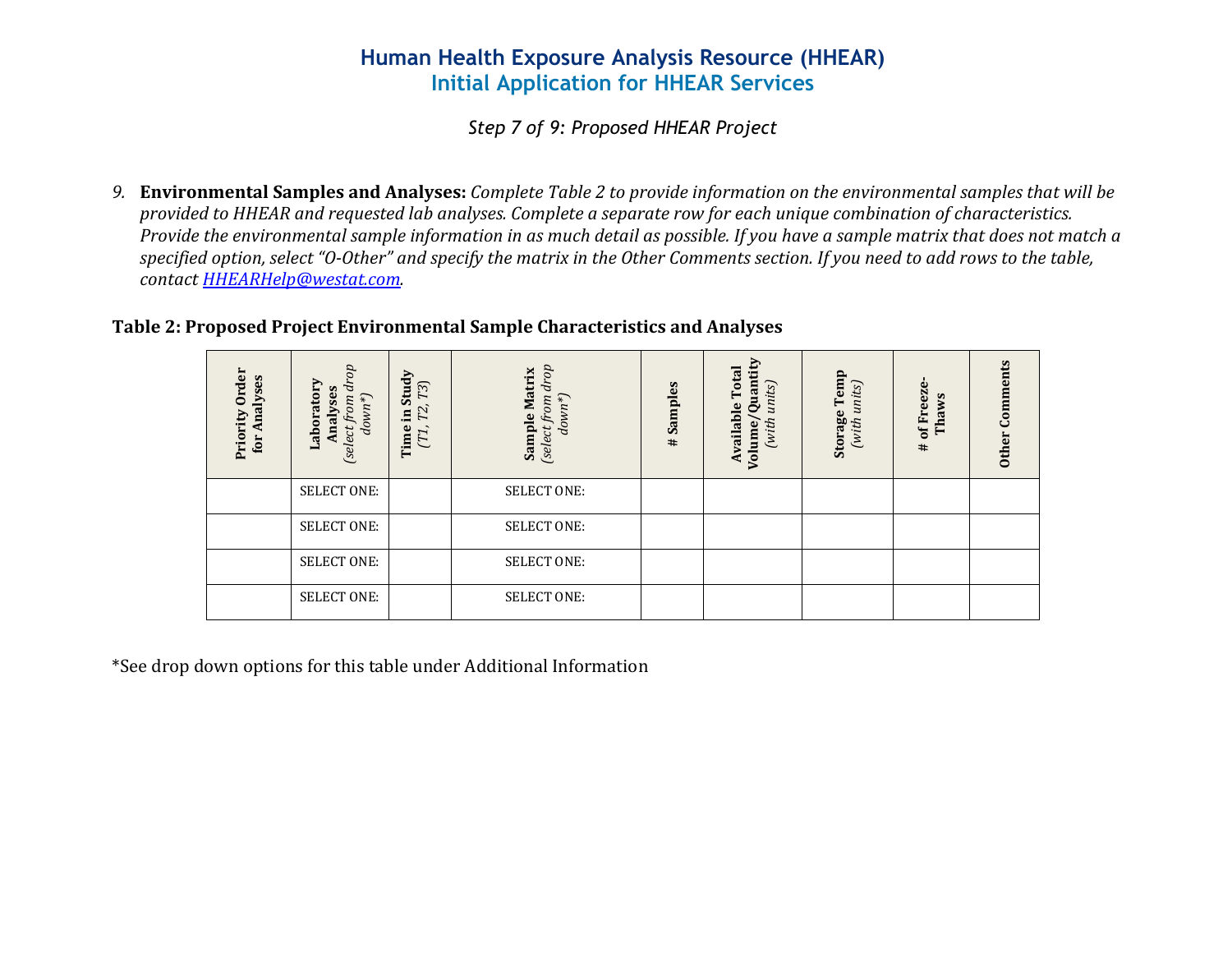*Step 7 of 9: Proposed HHEAR Project*

10. Provide information on the collection method employed, including the tools and materials used to collect the environmental sample, and any sample processing that was conducted (e.g., sieving) and the containers used to store the samples. Please also include the location where the samples were collected (e.g., if dust, where in the house was the dust collected?):

|  | (100 words remaining) |
|--|-----------------------|
|  |                       |

11. In the items below, provide information about the variables that will be submitted to HHEAR for data analysis:

| a.<br>- Outcome(s): (Check all that apply) |                                                    |                                         |
|--------------------------------------------|----------------------------------------------------|-----------------------------------------|
| Asthma                                     | Autism                                             | Biomarker validation                    |
| $ $ Cancer                                 | $\Box$ Cardiovascular disease/risk $\Box$ Diabetes |                                         |
| Infectious disease                         | Liver disease                                      | $\Box$ Neurologic/cognitive development |
| $\Box$ Obesity/growth                      | $\Box$ Pregnancy outcomes                          | $\Box$ Respiratory health               |
| Other:                                     |                                                    |                                         |

b. How was/were the outcome(s) assessed? For each outcome, please indicate the clinical definitions, symptoms checklists or standardized questionnaires used to obtain outcome measures. For example: asthma diagnosis is based on spirometry lung function-FEV1/FVC; recurrent wheezing/asthma is determined by validated ISAAC questionnaire; incident cancer cases (C22.0, ICD-XX histology codes XX-XX) are identified via SEER tumor registry linkage; Type 2 Diabetes is defined as fasting serum glucose ≥126mg/dl and/or currently taking anti-diabetic medication.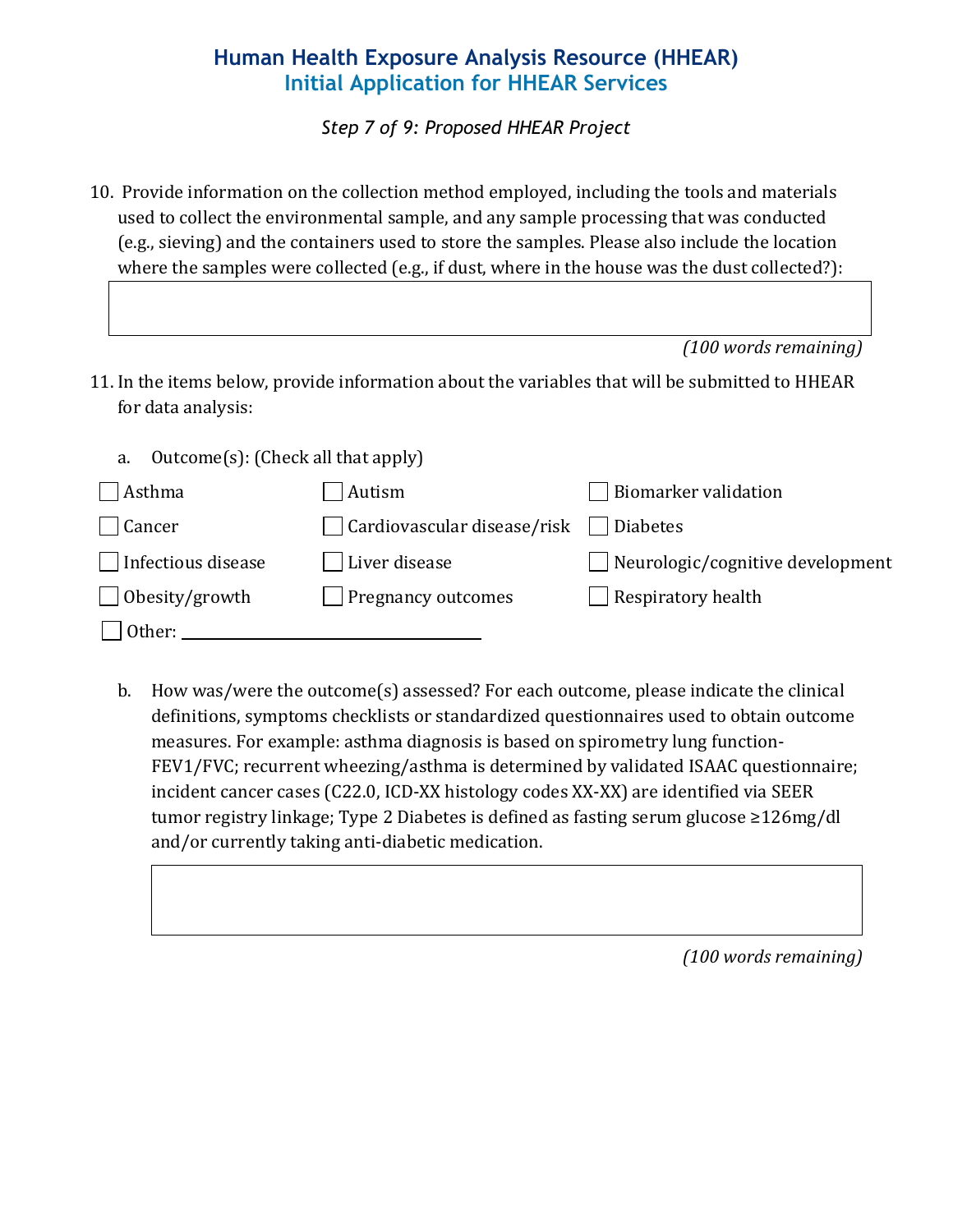*Step 7 of 9: Proposed HHEAR Project*

c. List key covariates. Along with the covariate, please provide the name of the standardized/validated questionnaires (symptom checklists, scales, etc.), if any, used to ascertain the variable.

#### *(100 words remaining)*

- d. Provide frequency tables of key covariates and outcomes for the Proposed HHEAR study, including missing (by time point if applicable) as an attachment. This should be similar to a usual table 1 of a study population (example Populations Characteristics Table). If not currently possible, provide a description of expected missingness on all key covariates and outcomes. If you don't currently have access to this information, please explain why. *[UPLOAD HERE]*
- 12. Statistical analysis plan
	- a. Provide a summary description of the analysis strategy and statistical approaches proposed to address each aim. In your explanation, address the following points, as applicable (e.g., confounding, non-linearity, mixtures, combined effect of multiple exposures, potential interactions), and indicate how the proposed strategy will be evaluated to ensure validity, generalizability, and interpretability:

(*500 words remaining*)

b. Provide power calculations (e.g., measureable effect size, sample size calculations) for each aim or explain the rationale for why the anticipated sample size is sufficient: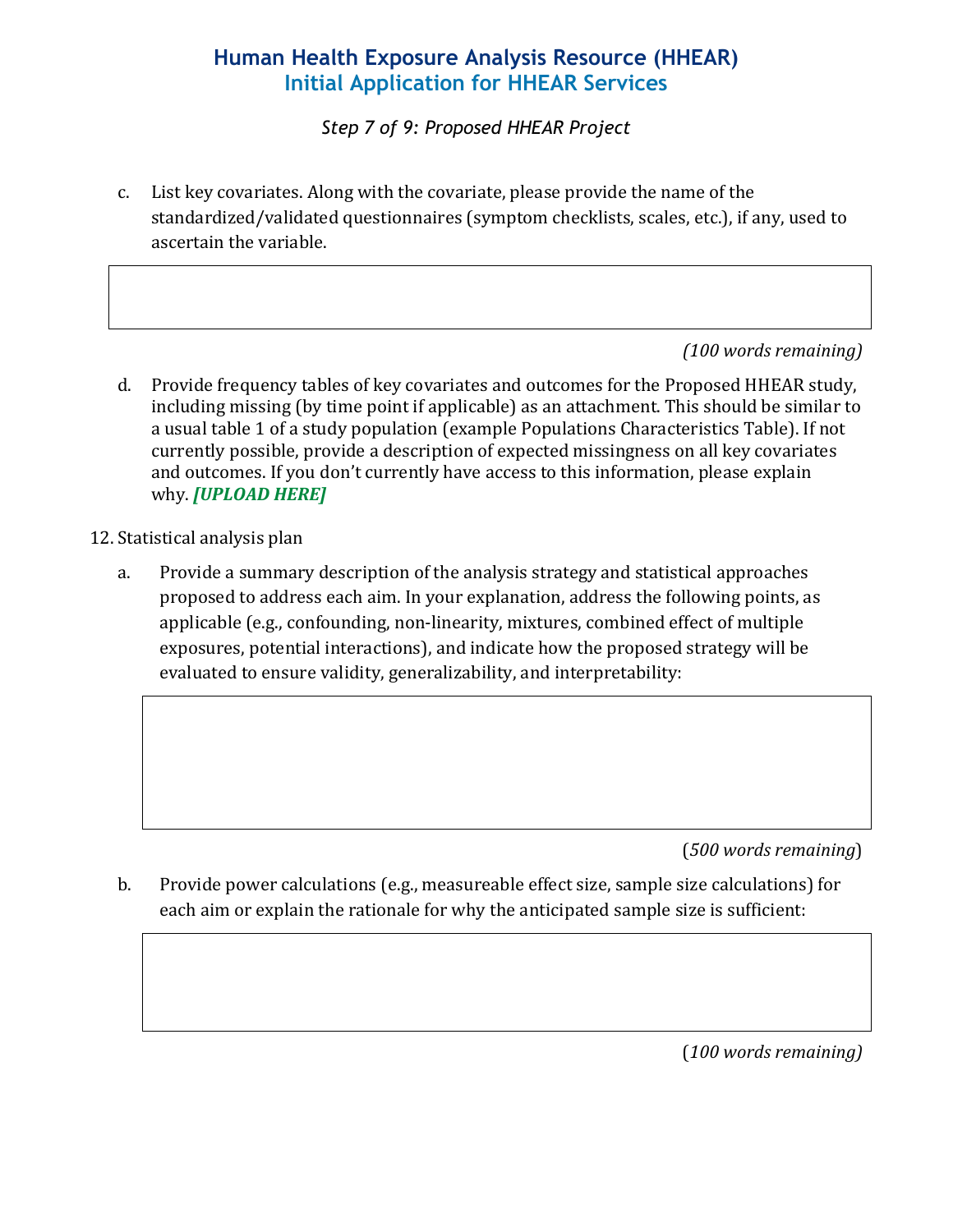*Step 7 of 9: Proposed HHEAR Project*

13. Challenges and biases that might be encountered in conducting the proposed study analysis: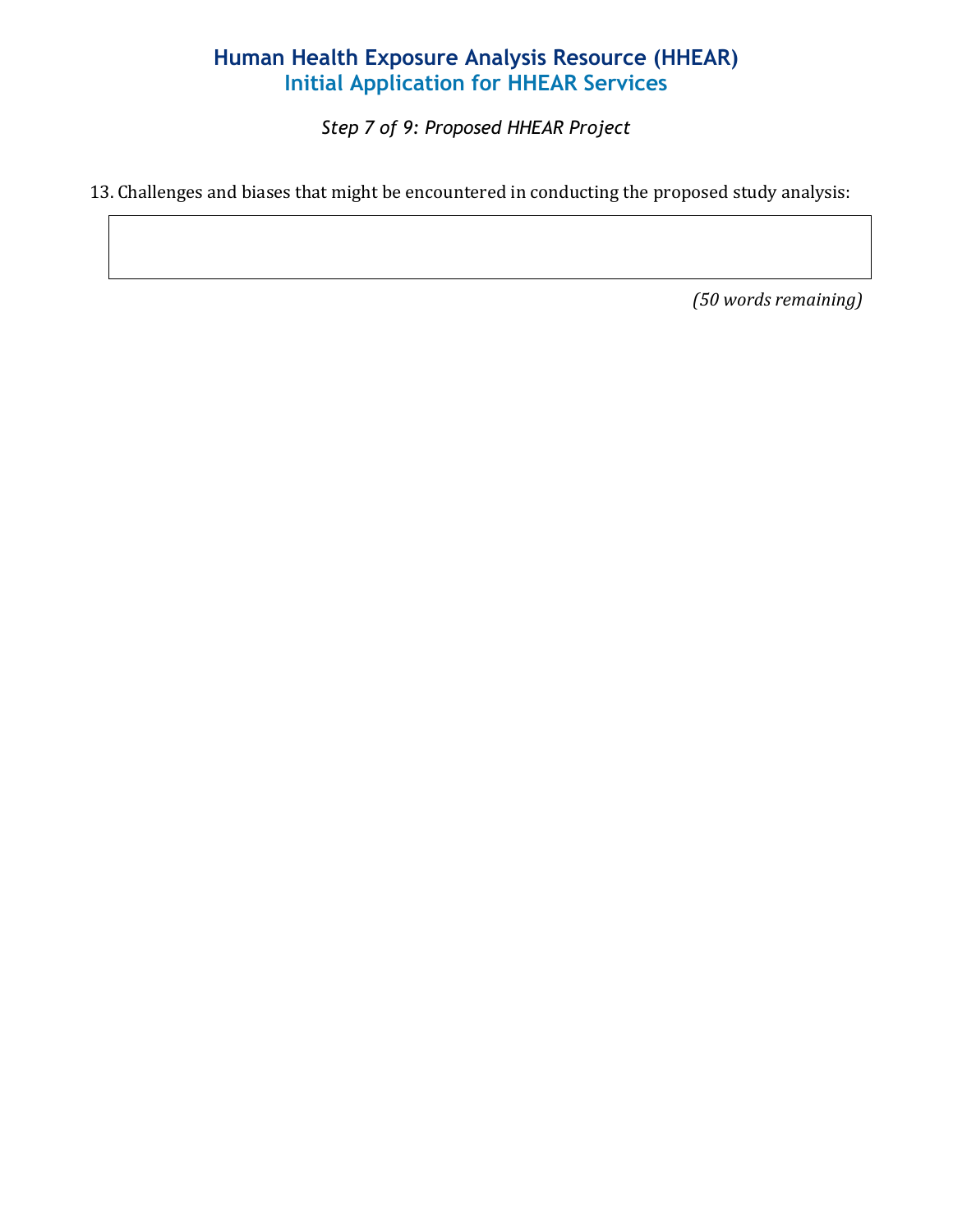*Additional Information*

# **Additional Information**

*The following shows the drop-down options for each of the tables in the application.*

## **Table 1 Drop-Down Options: Proposed Project Biological Sample Characteristics and Analyses**

|                                                   | <b>BFR</b> - Brominated Flame Retardants                       |
|---------------------------------------------------|----------------------------------------------------------------|
|                                                   | <b>DNA Adducts</b>                                             |
|                                                   | DRUG - Pharmaceuticals and Drugs of Abuse                      |
|                                                   | <b>INFLAM - Cytokines and Other Inflammatory Markers</b>       |
|                                                   | <b>NUTRIENTS</b>                                               |
|                                                   | OPE - Organophosphate Ester Flame Retardants &<br>Plasticizers |
|                                                   | <b>OXID - Oxidative Stress</b>                                 |
|                                                   | PAH - Polycyclic Aromatic Hydrocarbons                         |
| <b>Laboratory Analyses</b><br>(exposure measures) | <b>PESTICIDES - Current Use</b>                                |
|                                                   | <b>PESTICIDES - Legacy</b>                                     |
|                                                   | PFAS - Perfluoroalkyl and polyfluoroalkyl substances           |
|                                                   | <b>PHENOLS</b>                                                 |
|                                                   | <b>PHTHALATES</b>                                              |
|                                                   | <b>SMOKE - Tobacco Metabolites</b>                             |
|                                                   | <b>STRESS - Cortisol</b>                                       |
|                                                   | <b>TARGET - Other Targeted Analysis</b>                        |
|                                                   | <b>TRACE ELEMENTS</b>                                          |
|                                                   | <b>UNTARGETED</b>                                              |
|                                                   | VOC - Volatile Organic Compounds                               |
| Sample Matrix**                                   | <b>B</b> - Whole Blood                                         |
|                                                   | BLF - Bronchial Lavage Fluid                                   |
|                                                   | <b>BR</b> - Breast Milk                                        |
|                                                   | <b>BT</b> - Biopsied Tissue                                    |
|                                                   | <b>BU</b> - Buccal Cell                                        |
|                                                   | CB - Cord Blood                                                |
|                                                   | CSF - Cerebrospinal Fluid<br>CT - Cord Tissue                  |
|                                                   | $D - DNA$                                                      |
|                                                   | <b>DBS</b> - Dried Blood Spots                                 |
|                                                   | <b>EBC</b> - Exhaled Breath Condensate                         |
|                                                   | H - Hair                                                       |
|                                                   | ME - Meconium                                                  |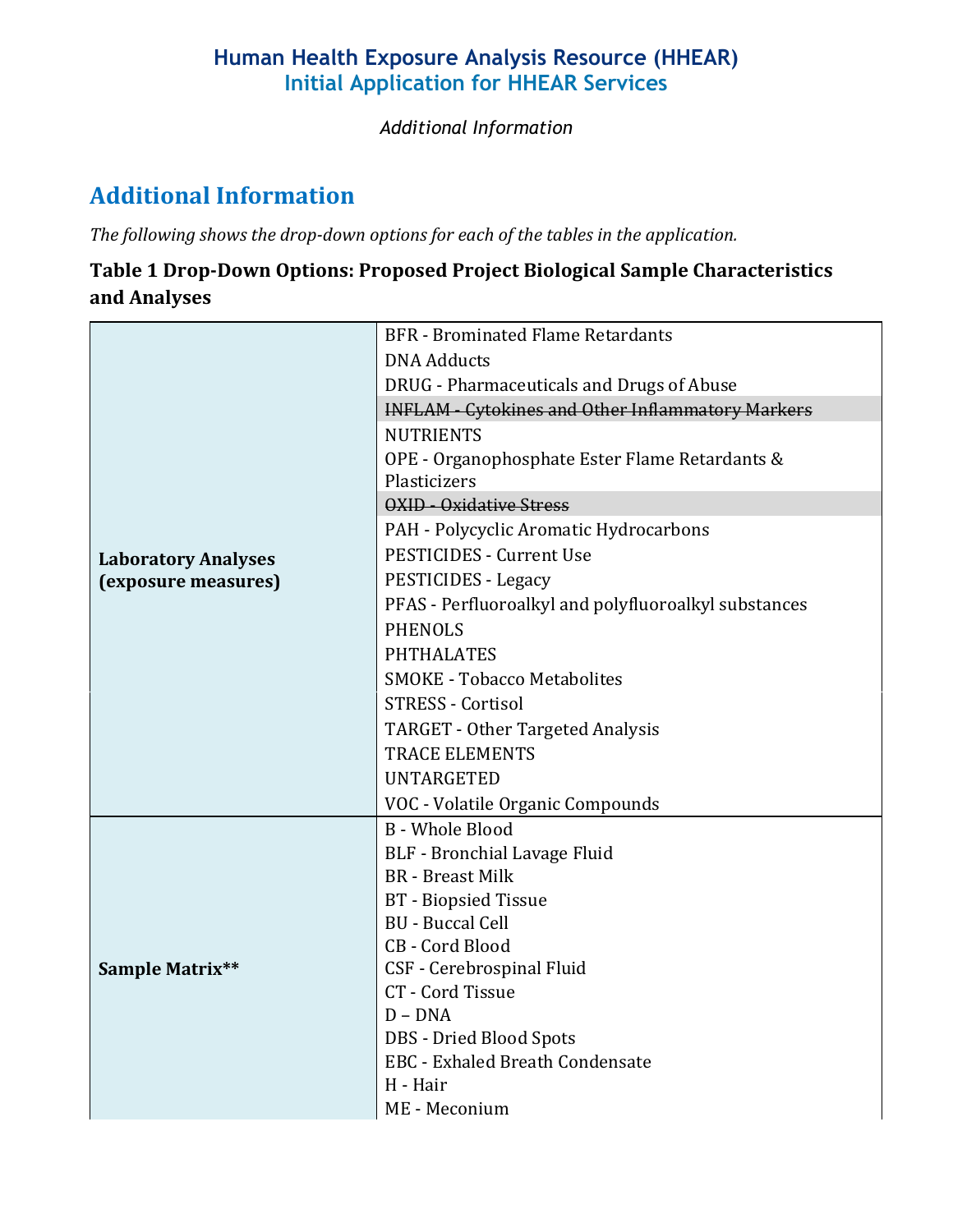*Additional Information*

| Sample Matrix**<br>(continued) | N - Nails<br>0 - Other<br>OT - Other Tissue<br>PA - Plasma (Acid Citrate Dextrose - Yellow Top)<br>PC - Plasma (Sodium Citrate - Lt. Blue Top)<br>PE - Plasma (EDTA - Lavender Top)<br>PH - Plasma (Sodium or Lithium Heparin - Green Top)<br>PTM - Plasma (Trace Metal Free, EDTA - Royal Blue Top)<br>PST - Plasma (Separator Tube with EDTA or Lithium<br>Heparin and Gel Barrier)<br>PL - Placenta<br>$R - RNA$<br><b>RBC</b> - Red Blood Cells<br>S - Serum (No Anticoagulant or Preservative - Red Top Tube)<br>SST - Serum (Clot Activator and Gel - Red/Gray Top or Gold<br>Top)<br>STM - Serum (Trace Metal Free, Clot Activator - Royal Blue<br>Top)<br>SL - Saliva<br>ST - Stool<br>T-Teeth<br>$U$ – Urine<br>WBC - White Blood Cells |
|--------------------------------|--------------------------------------------------------------------------------------------------------------------------------------------------------------------------------------------------------------------------------------------------------------------------------------------------------------------------------------------------------------------------------------------------------------------------------------------------------------------------------------------------------------------------------------------------------------------------------------------------------------------------------------------------------------------------------------------------------------------------------------------------|
| <b>Participant Type</b>        | Adults (18+ years)<br>Adolescents (12-17 years)<br>Children (1-11 years)<br>Infants (0-12 months)<br><b>Pregnant Mothers</b>                                                                                                                                                                                                                                                                                                                                                                                                                                                                                                                                                                                                                     |

\*\*All blood collection tubes are United States standard blood tube types.